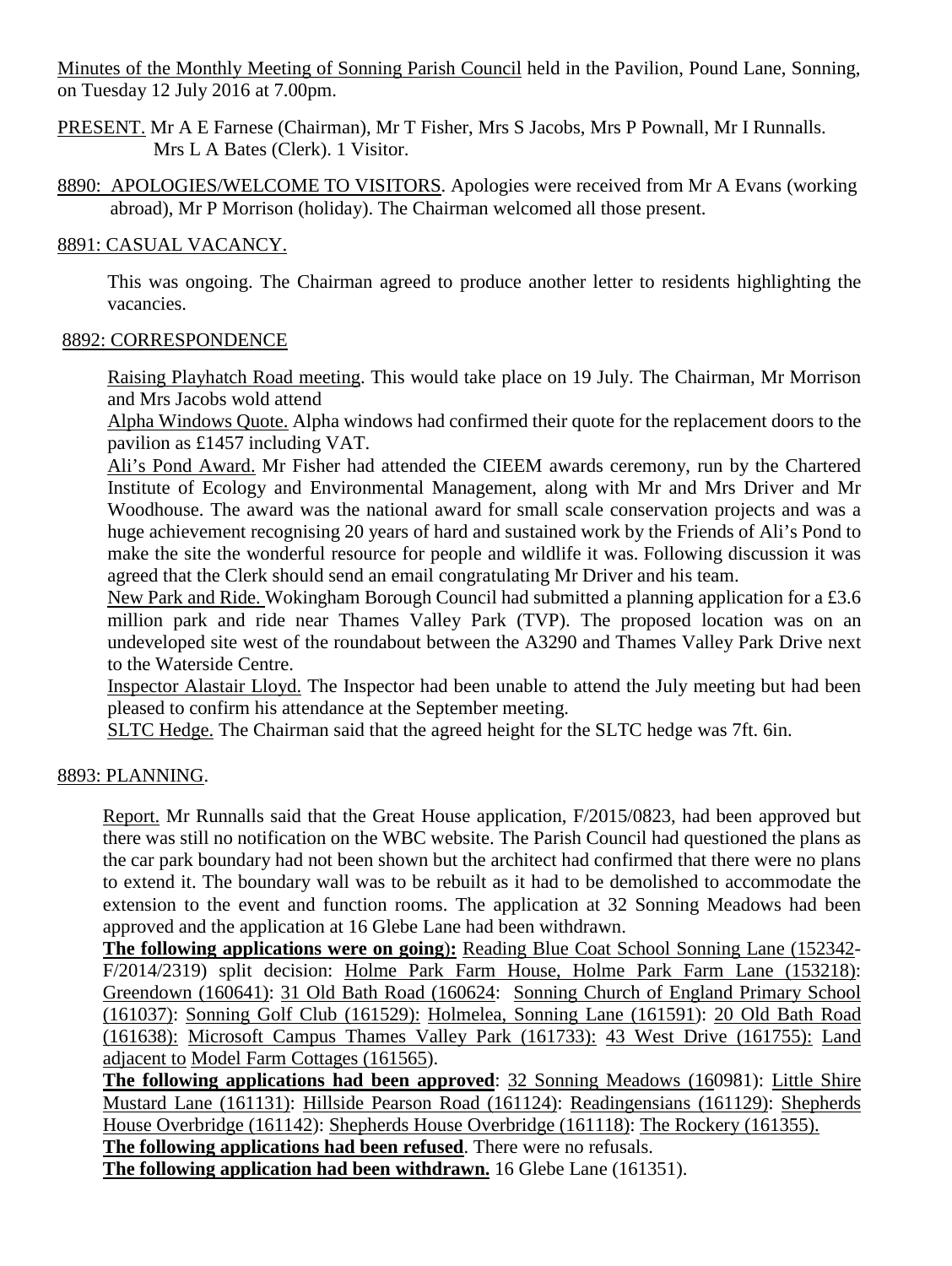## 8893: PLANNING (Cont'd).

**The following new applications had been received**: 42 Old bath Road (161887) Erection of a single storey rear extension to form a conservatory. Reading Blue Coat School (161860) F/2014/2319 Application for submission of details to comply with the following condition of planning consent F/2014/2319 (dated 9/7/2015) - 4.External materials 6.Ground and building levels of the PAC and GMAC 7.Drainage details 12.Landscaping 15.Protection of trees etc. 17.Archaeological investigation.

Letter from Clare Lawrence. It was agreed to copy the letter to Mr Hart and Ms Coulter to see if they had any comments. There was a short discussion about Village Plans. Ms Lawrence felt that they were inappropriate in Sonning however Mr Fisher said that Sonning would benefit from a higher percentage of CIL funding if it had a Village Plan.

### 8894: CONSERVATION AREA ASSESSMENT.

The next stage would be for WBC to approve the document.

## 8895: QUESTIONS FOR BOROUGH COUNCILLOR.

In the absence of Cllr Haines there were no question

### 8896: PARISHIONER QUESTIONS

There were no questions.

#### 8897: FINANCE.

.

- a) Report. The Clerk had prepared a report and it was noted.
- b) Payment of Accounts. Mr Runnalls proposed making the following payments, Mr Fisher seconded and these were unanimously approved.

| Payments   | Cheq | Name             | Service item           | Gross   | <b>VAT</b> | Net     | Committee          | Sub-Committee             |
|------------|------|------------------|------------------------|---------|------------|---------|--------------------|---------------------------|
| Date       | No.  |                  |                        |         |            |         | Headings           |                           |
| 06 June 16 | 286  | L A Bates        | ZEN sub-domain         | 57.46   | 9.58       | 47.88   | <b>ADMIN</b>       | Admin Subs.               |
| 06 June 16 | 287  | Thames Water     | <b>Pavilion Water</b>  | 60.00   | 0.00       | 60.00   | <b>PAVILION</b>    | Pav. Water, electric      |
| 06 June.16 | 288  | Glasdon          | New Dog Bin            | 250.12  | 41.68      | 208.44  | <b>AMENITIES</b>   | Amenities Dog Bin         |
| 06 June 16 | 289  | Henley Landscape | Mowing Main            | 245.00  | 0.00       | 245.00  | <b>ENVIRONMENT</b> | <b>Recreation Mowing</b>  |
| 06 June 16 | 289  | Henley landscape | Mowing Outfield x 2    | 130.00  | 00.00      | 130.00  | <b>RECREATION</b>  | Sports Mowing             |
| 06 June 16 | 290  | <b>ISS</b>       | Dog Bins               | 104.00  | 17.33      | 86.67   | <b>AMENITIES</b>   | Environ Dog Bins          |
| 13 June 16 | 291  | CAS Insurance    | <b>Annual Premium</b>  | 2318.92 | 00.00      | 2318.92 | <b>ADMIN</b>       | Admin Insurance           |
| 13 June 16 | 292  | Henley           | Replace Wood posts car | 279.50  | 0.00       | 279.50  | <b>RECREATION</b>  | Rec. Misc                 |
|            |      | Contracting      | park                   |         |            |         |                    |                           |
| 13 June 16 | 293  | Henley Landscape | Mow Main               | 245.00  | 0.00       | 245.00  | <b>RECREATION</b>  | Rec. Mowing               |
| 13 June 16 | 293  | Henley Landscape | Mow outfield           | 65.00   | 0.00       | 65.00   | <b>RECREATION</b>  | Rec Sport                 |
| 13 June 16 | 294  | Sonning          | Mow Wharf              | 56.00   | 0.00       | 56.00   | <b>ENVIRONMENT</b> | Rec. Mowing               |
|            |      | Landscape        |                        |         |            |         |                    |                           |
| 13 June 16 | 294  | Sonning          | Mow Playground         | 56.00   | 0.00       | 56.00   | <b>RECREATION</b>  | Rec. Mowing               |
|            |      | Landscape        |                        |         |            |         |                    |                           |
| 13 June 16 | 295  | Thames Water     | Pavilion Water         | 45.03   | 0.00       | 45.03   | <b>PAVILION</b>    | Pav. Water, Electric      |
| 27 June 16 | 296  | S Clarke         | Weed High St.          | 30.00   | 0.00       | 30.00   | <b>HIGHWAYS</b>    | Highways Misc.            |
| 27 June 16 | 297  | L A Bates        | Pest UK Rats           | 120.00  | 20.00      | 100.00  | <b>ENVIRONMENT</b> | <b>Environ Allotments</b> |
| 27 June 16 | 297  | L A Bates        | ZEN hosting charge     | 59.40   | 9.90       | 49.50   | <b>ADMIN</b>       | <b>Admin Subs</b>         |
| 27 June 16 | 298  | Pest UK          | 1/2 year rat service   | 182.40  | 30.40      | 152.00  | <b>ENVIRONMENT</b> | Environ. Allotment        |
| 27 June 16 | 299  | Son. Landscapes  | Mow Playground         | 56.00   | 0.00       | 56.00   | <b>RECREATION</b>  | Rec Mowing                |
| 27 June 16 | 299  | Son. Landscapes  | Mow Wharf              | 56.00   | 0.00       | 56.00   | <b>ENVIRONMENT</b> | Environ. Wharf            |
| 27 June 16 | 299  | Son. Landscapes  | Cut Pound Hedge        | 50.00   | 0.00       | 50.00   | <b>RECREATION</b>  | Rec. hedges               |
| 27 June 16 | 300  | <b>Brookes</b>   | Pav. outside light     | 55.00   | 0.00       | 55.00   | <b>PAVILION</b>    | Pav. Mntnce               |
|            |      |                  | <b>Months Total</b>    | 4520.33 | 128.89     | 4391.94 |                    |                           |

#### JULY 2016 (01/06/16 TO 30/06/16)